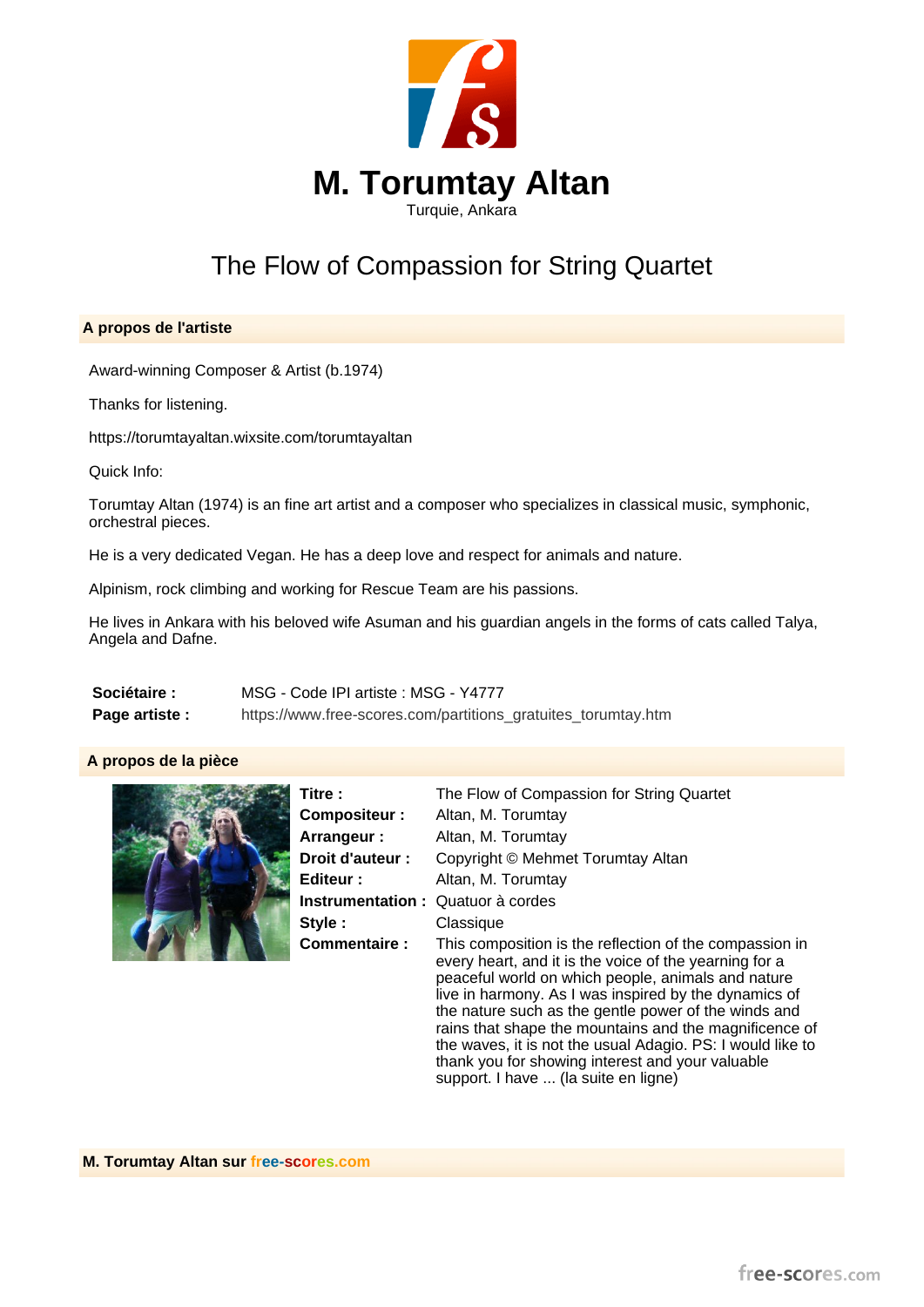

Cette partition ne fait pas partie du domaine public. Merci de contacter l'artiste pour toute utilisation hors du cadre privé.

Interdiction de diffusion sur d'autres sites Web.

• écouter l'audio

真溪画 z

回答数

- partager votre interprétation
- commenter la partition
- contacter l'artiste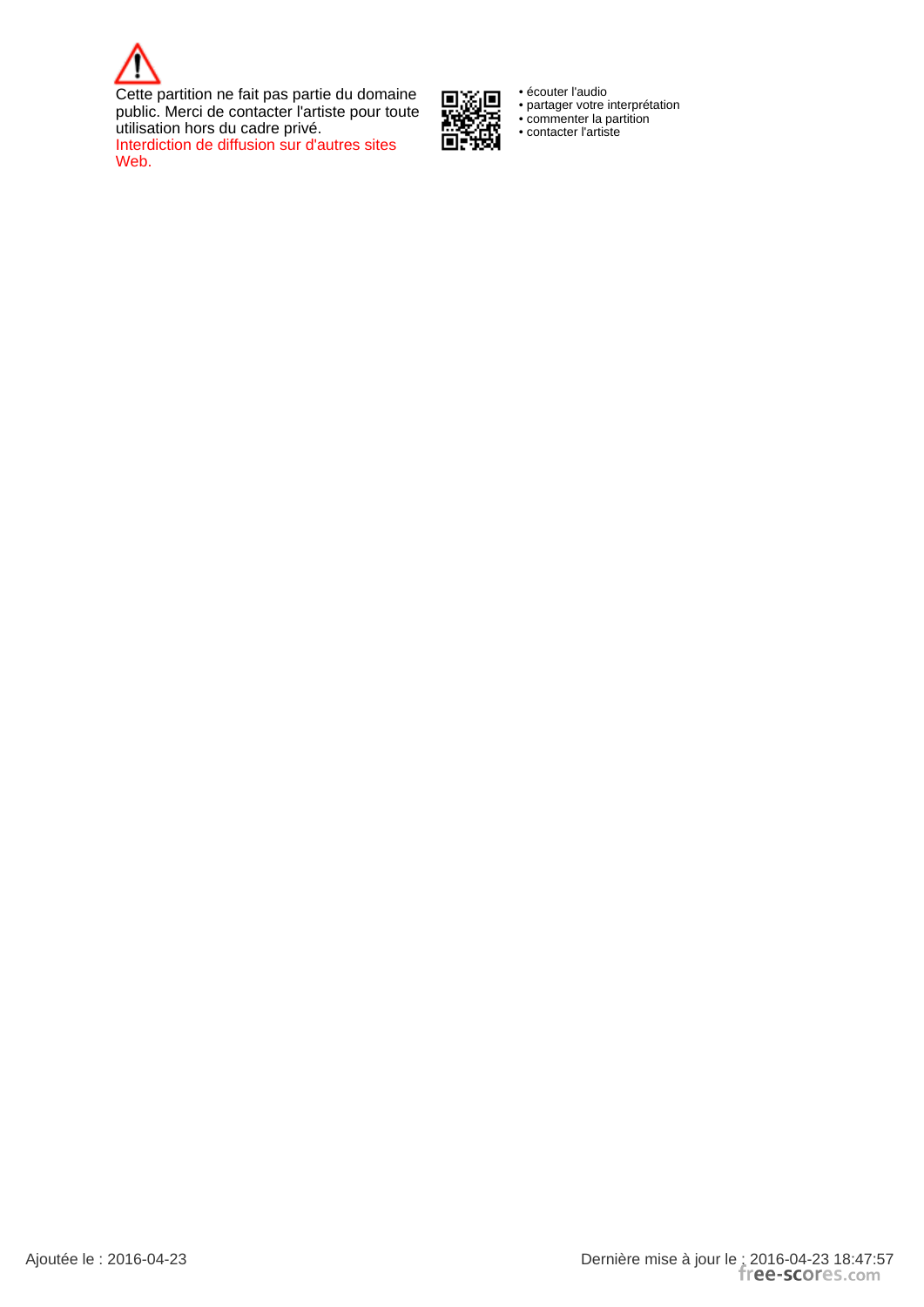## The Flow of Compassion

Adagio in D minor

*dedicated to Asuman Altan*

for String Quartet



free-scores.com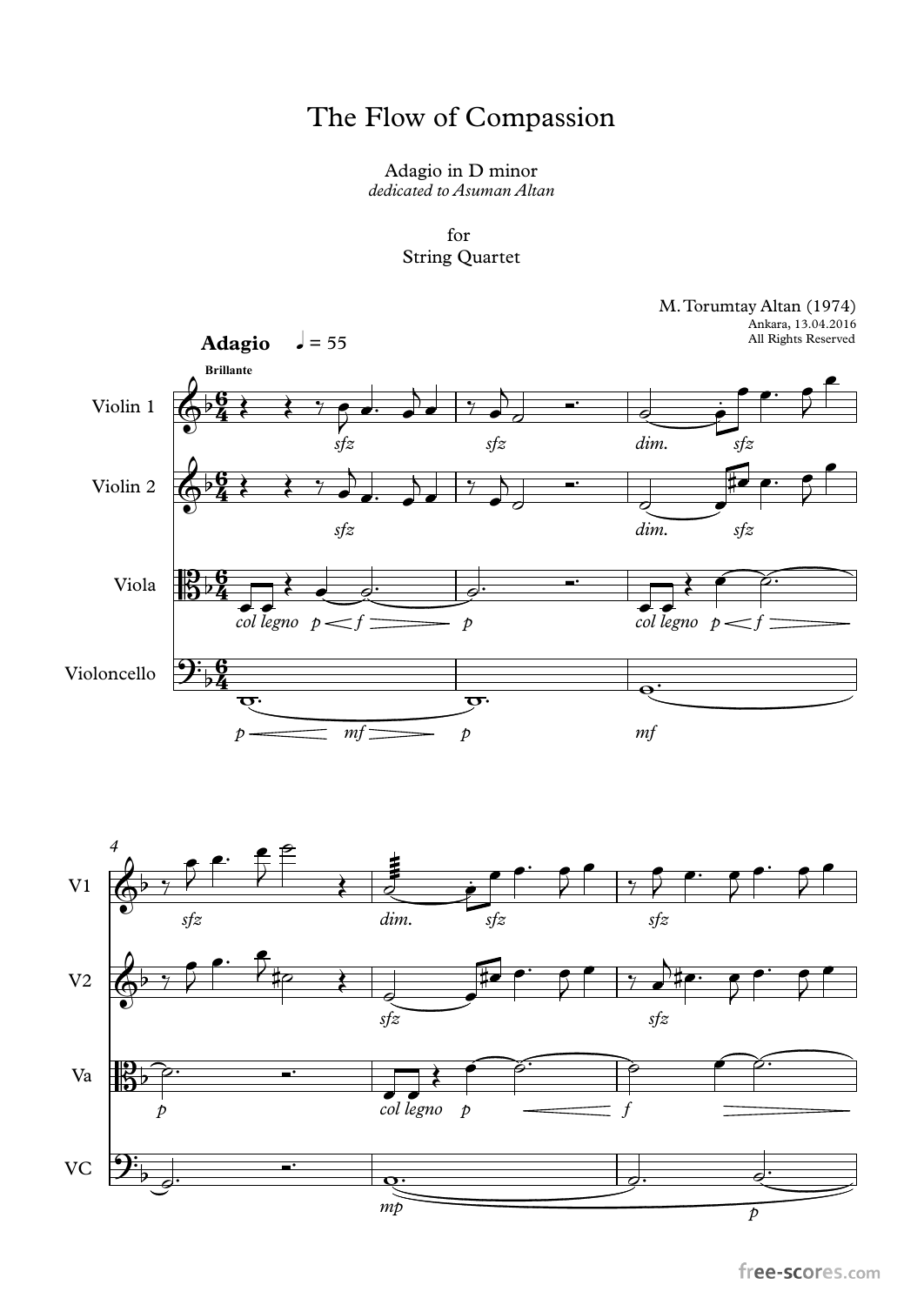





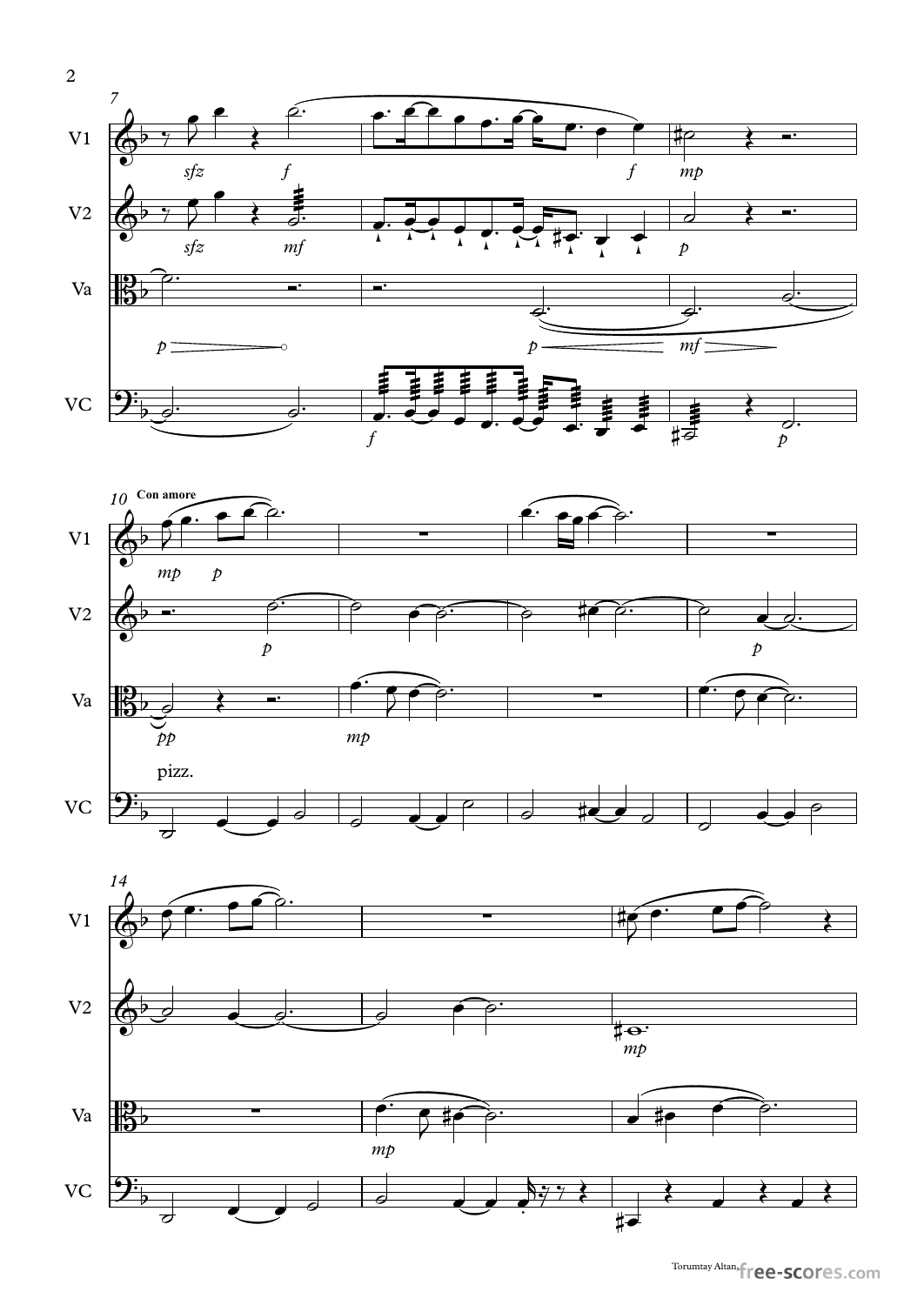



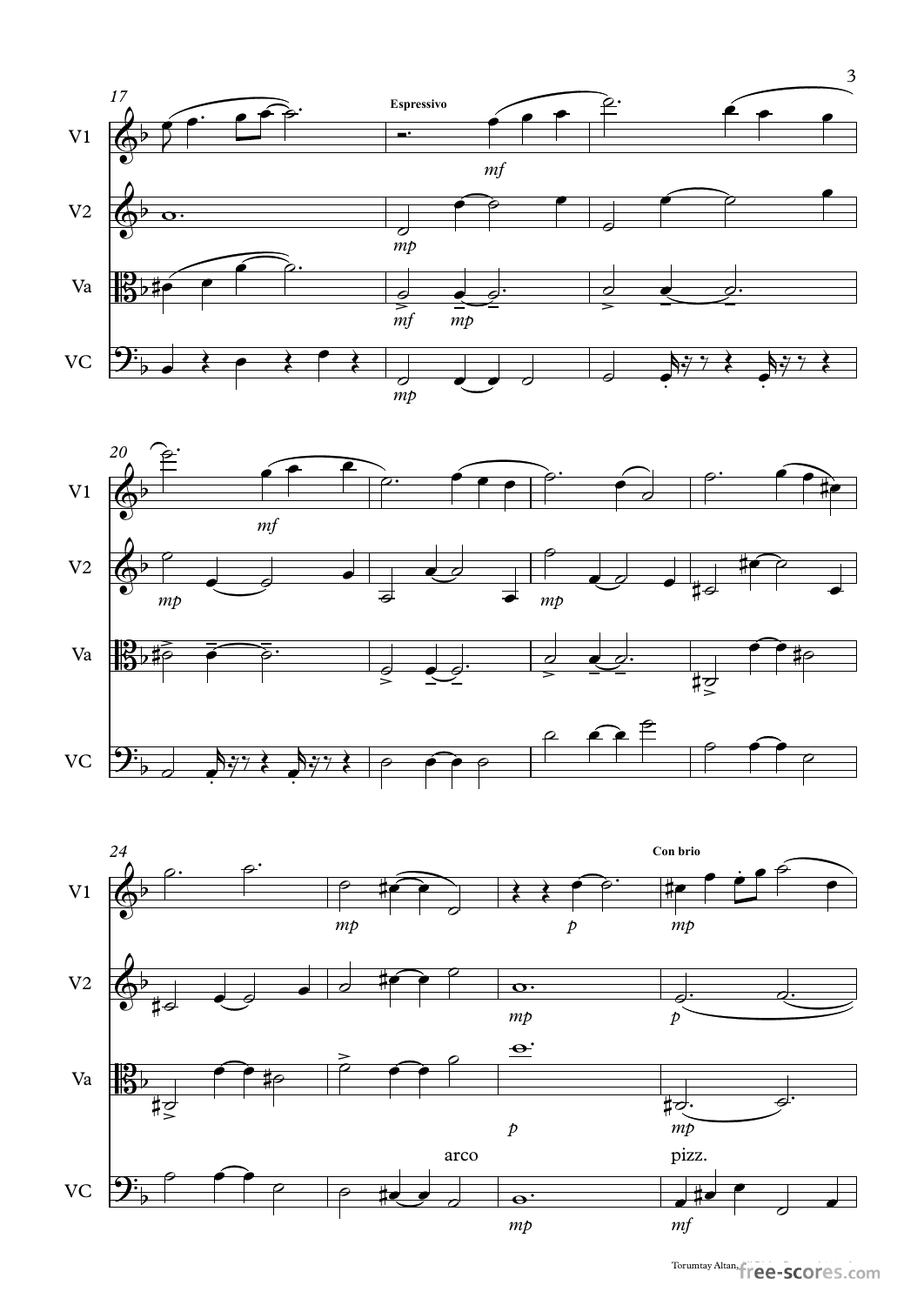





Torumtay Altan<sub>1</sub> **Tee-scores**.com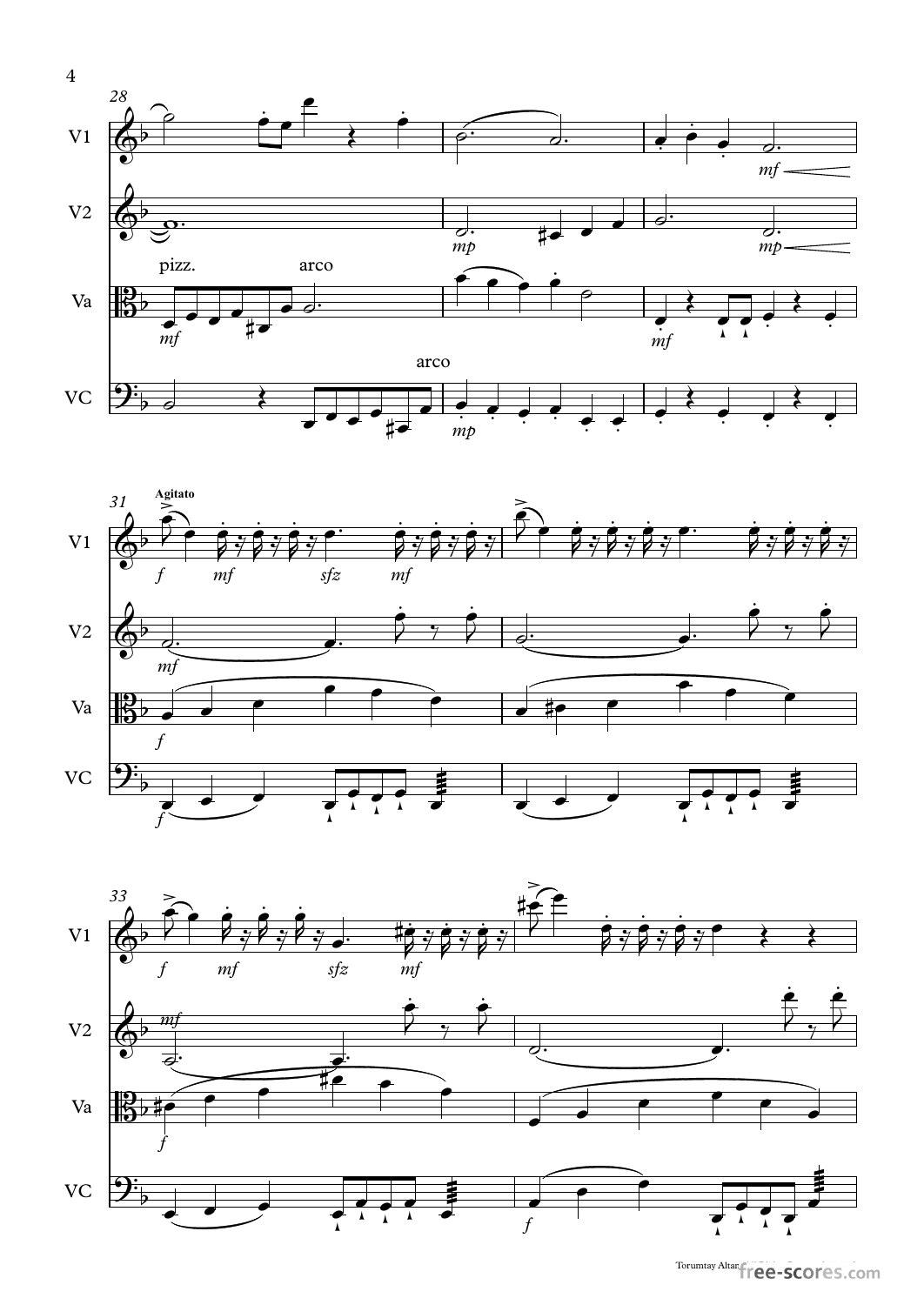



![](_page_6_Figure_2.jpeg)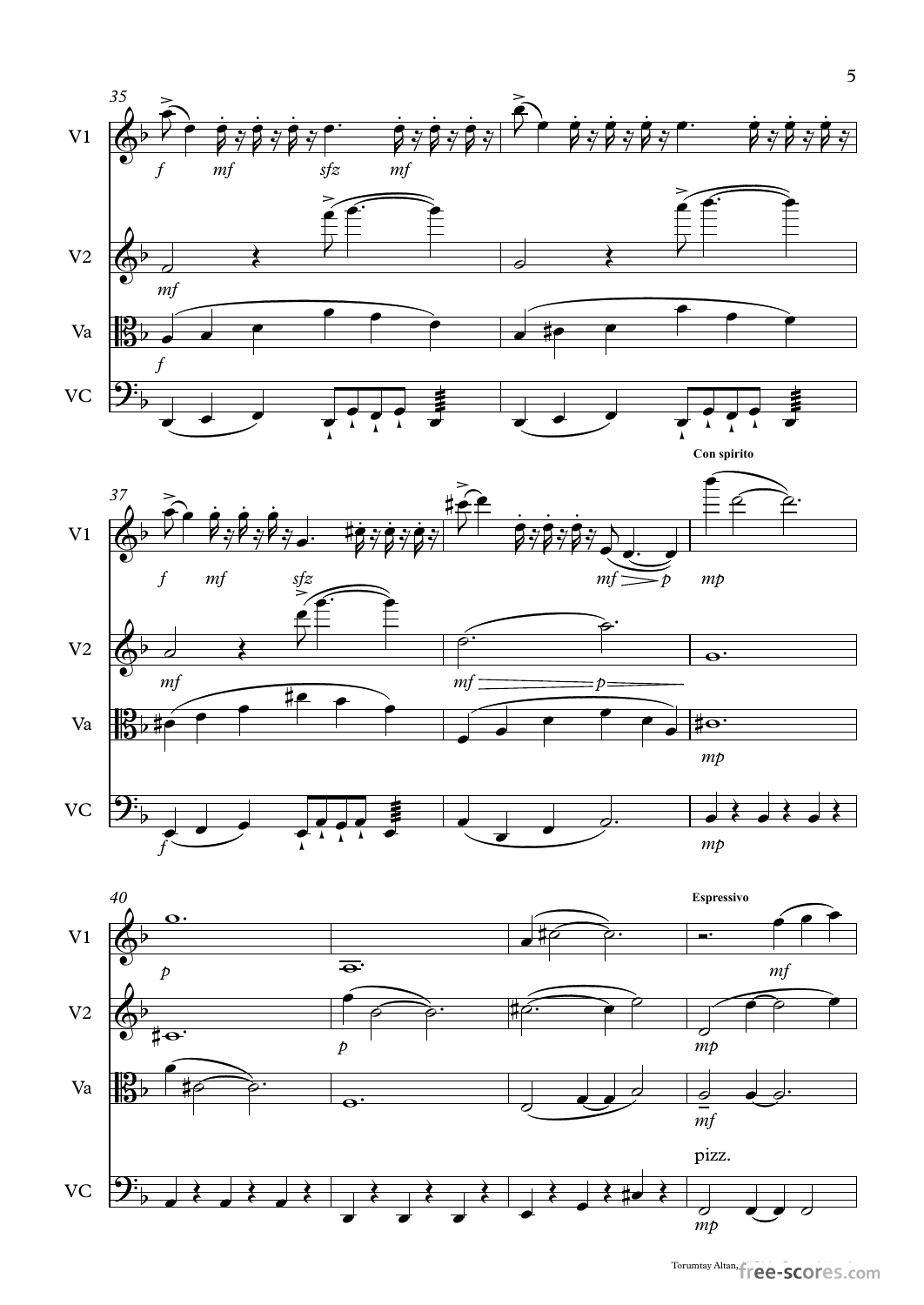![](_page_7_Figure_0.jpeg)

![](_page_7_Figure_1.jpeg)

![](_page_7_Figure_2.jpeg)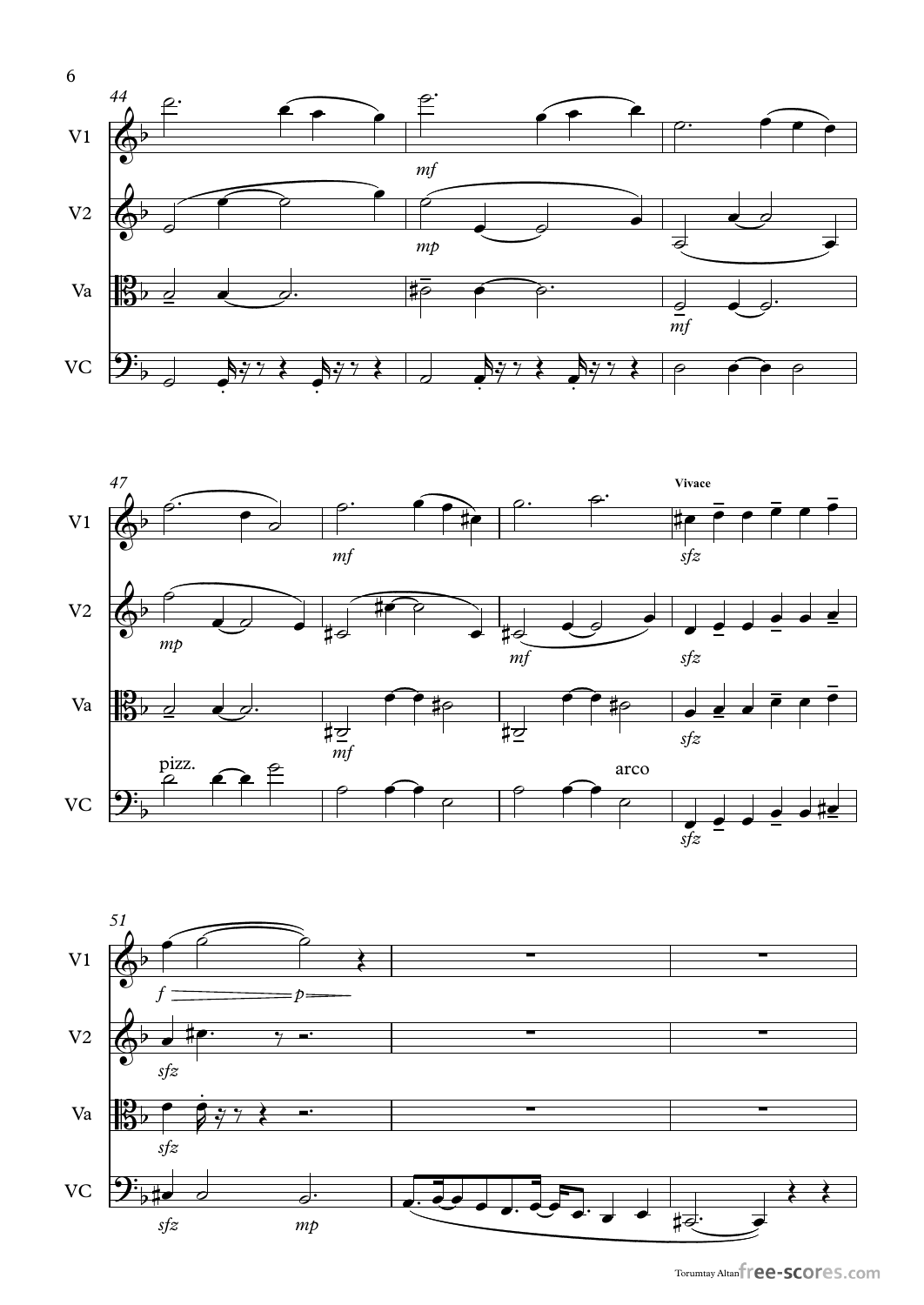![](_page_8_Figure_0.jpeg)

![](_page_8_Figure_1.jpeg)

![](_page_8_Figure_2.jpeg)

Torumtay Altan, All Rights [Reserved](http://www.free-scores.com) 2016 Company Altan Reserved 2016 Company Altan Reserved 2016 Company Altan Reserved 2016 Company Altan Reserved 2016 Company Altan Reserved 2016 Company Altan Reserved 2016 Company Altan